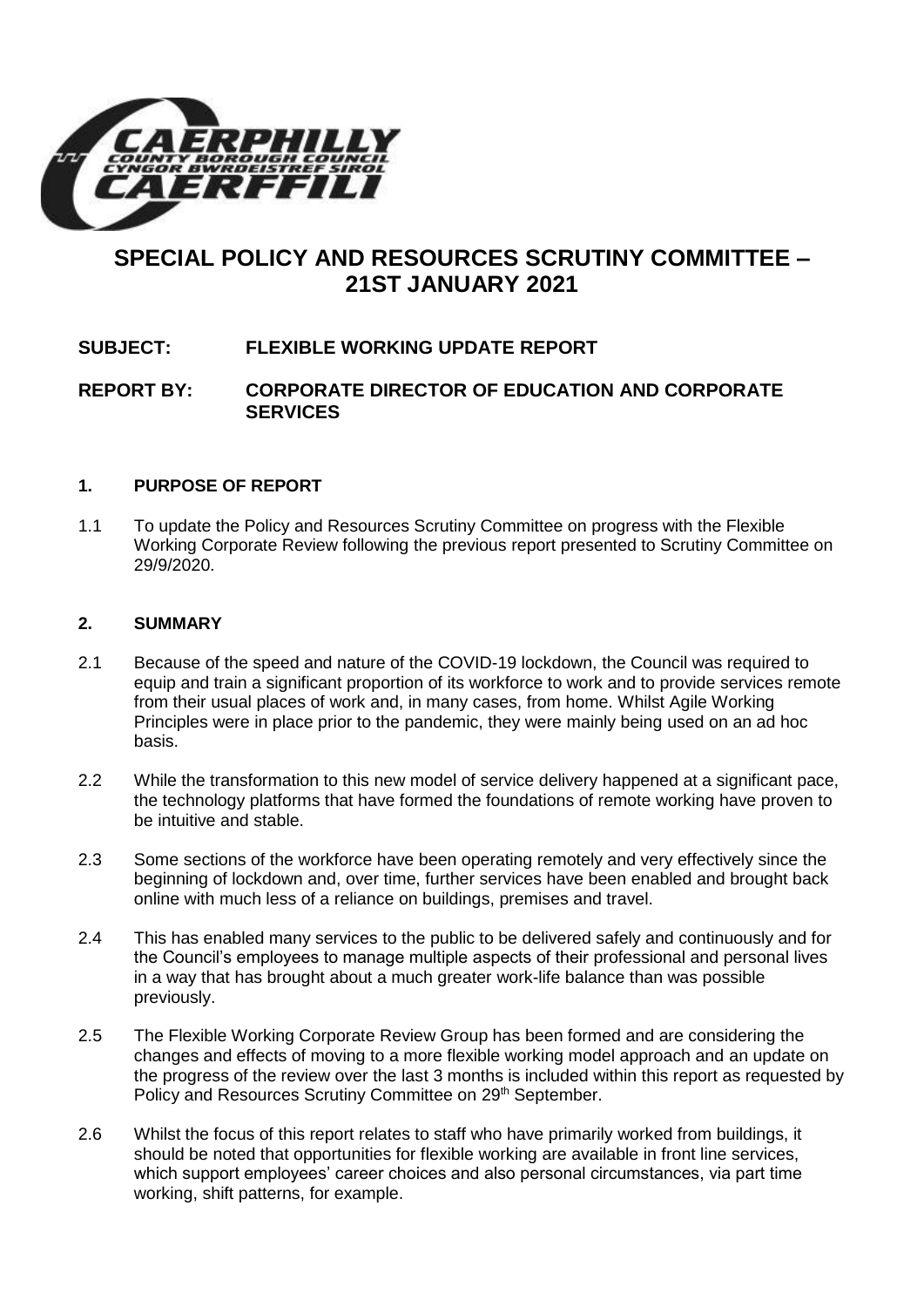2.7 The report embraces the TeamCaerphilly transformation strategy, echoing the mantra - *A new "whole-authority" operating model to ensure a resilient Caerphilly County Borough for the future.*

## **3. RECOMMENDATIONS**

- 3.1 In terms of recommendations, Policy and Resources Scrutiny Committee are asked to provide comments on the work done to date and endorse the recommendations below prior to presentation to Cabinet:
- 3.1.1 Formally adopt the proposed flexible working employee categorisation identified within section 5.15 of the report.
- 3.1.2 Support the proposal to consider different approaches to the supply of equipment to individuals based on their particular circumstances particularly in relation to the provision of furniture to allow more flexible/home working where appropriate.
- 3.1.3 Support the continued work to consider the impacts of any property portfolio rationalisation as a result of changes in office accommodation requirements.
- 3.1.4 Support the review of how the local communities may be affected and how effective and constructive future engagement can be undertaken.
- 3.1.5 Note the formally identified workstreams in the Flexible Working Corporate Review Dashboard (Appendix 1).

#### **4. REASONS FOR THE RECOMMENDATIONS**

- 4.1 The authority has gone through an unprecedented period of flexible working in relation to the current Coronavirus pandemic. It is wholly evident that there are options to enhance the standard approach to office accommodation that will benefit staff, the Council, the residents of Caerphilly County Borough and the wider environment.
- 4.2 The progress achieved over recent months in delivering services through flexible arrangements must now be captured and built upon to ensure services continue to embrace technology and modernise in order to remain sustainable over the long term, whatever challenges may emerge. The TeamCaerphilly Transformation Strategy highlights - *"This ambitious programme of change articulates the combined vision of the Cabinet and the Corporate Leadership Team and has been developed over the last 12 months. In making this Strategy a reality, courageous political and officer leadership will be essential to ensure that we successfully deliver the outcomes that we are aiming to achieve."*
- 4.3 Embracing transformation to flexible working will ensure the Council is both resilient and flexible in terms of business continuity during adverse conditions and aligns with priorities to improve the way the council operates in order to protect the environment for future generations in many aspects but particularly from an impact on the climate.

# **5. THE REPORT**

5.1 The current pandemic has provided a stimulus to show the benefits of working in a more flexible manner. The progress made and the lessons learned can directly shape the blueprint for future service delivery and redesign. Embedding flexible practices will enable the organisation to be ready to manage any future crisis as well as reflect the Council's need to remain an attractive and progressive employer. This approach has been clearly identified within the Council's TeamCaerphilly Transformation Strategy.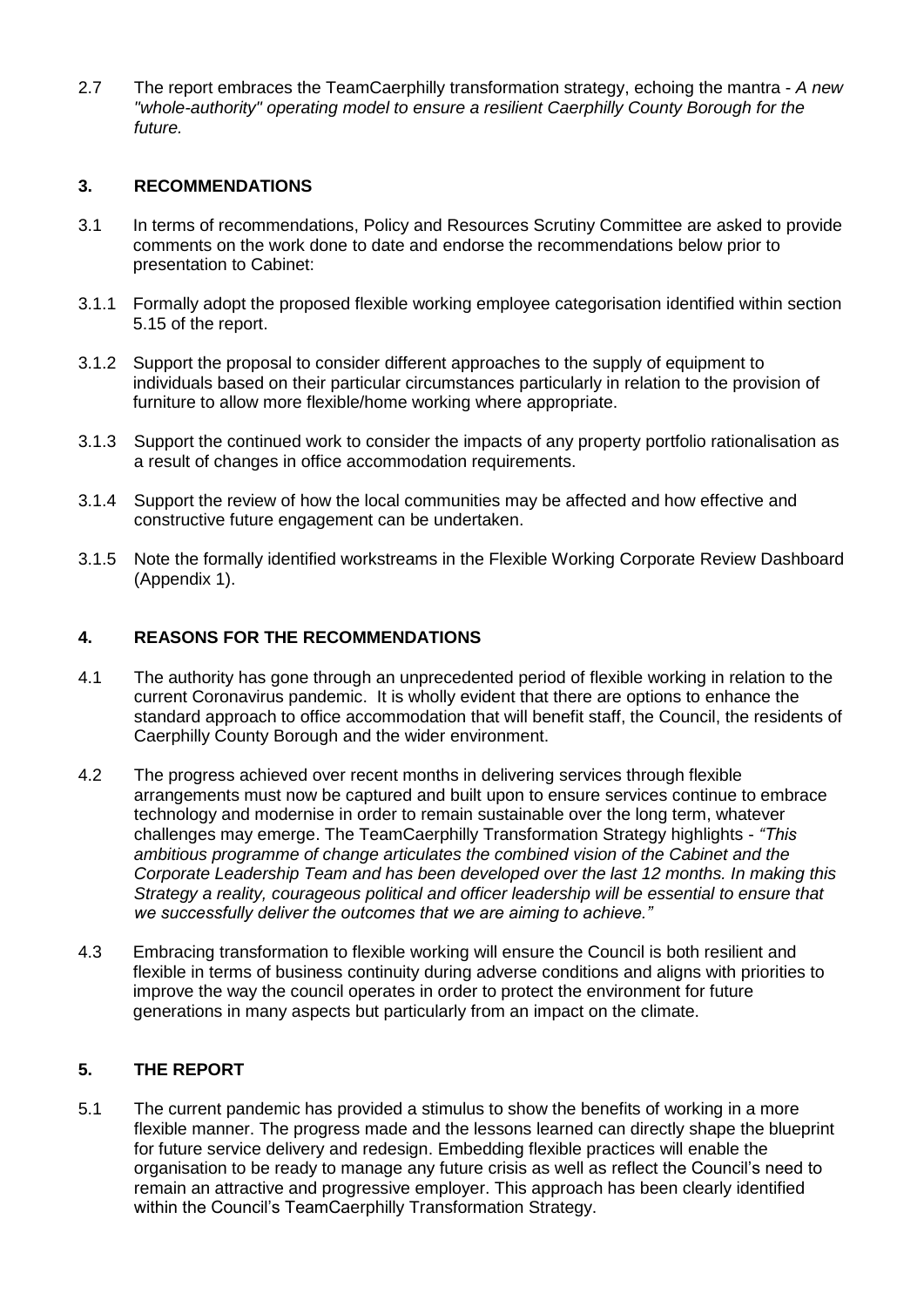- 5.2 It is acknowledged that it is not going to be possible to design a one size fits all approach and that flexible working models will need to be developed and tailored to each service area and, in some cases, these models will differ depending upon role. The core focus, however, will remain a reduction in the reliance of the workforce and services upon physical buildings.
- 5.3 The success of any flexible implementation will be linked to a clear set of objectives, a consistently applied corporate approach, a strong communication and engagement plan as well as a suite of policies that support the new ways of working.
- 5.4 Team management and appropriate support will also be vital to the success of flexible working and Managers will need to be provided the necessary training and tools to be able to manage and support a distributed workforce while maintaining and optimising the benefits of team working.
- 5.5 It should also be noted that flexible working is not simply home working. Home working will form part of a range of flexible arrangements. Some employees will use their home as their office base, some will operate across multiple office buildings and some may even take advantage of working at times from other buildings. The flexible working approach should support staff to work where and when it best suits them while still ensuring the needs of the business are supported.
- 5.6 Due to the nature of the COVID-19 outbreak and the subsequent speed of the lockdown, it was necessary for the Council to deploy a large proportion of the workforce to work remotely, and in many cases, from home.
- 5.7 Whilst this move to remote working happened at significant pace, much of the workforce has adapted to this way of working; enabling service continuity in a safe manner.
- 5.8 Many staff have indicated that agile working has brought about a greater work-life balance than was previously possible. However, it is noted that this is not the case for all employees and there is a need for flexibility in meeting the needs of all employees; particularly in relation to wellbeing, whilst ensuring service provision is maintained.
- 5.9 The current arrangements for agile working have been implemented in a reactive manner due to the nature of the lockdown without the opportunity for planning and determining a structured approach. As previously stated, whilst Agile Working Principles were in place prior to the pandemic, they were mainly being used on an ad hoc basis. It is now accepted that it is necessary to clearly define and agree how the Council will operate via flexible working going forward.
- 5.10 Flexible working will need to be extended to all appropriate areas of the Council workforce and all staff with similar roles will need to be provided with the same opportunities for flexibility.
- 5.11 Members will be aware that an initial staff survey has been undertaken as previously reported to Scrutiny on the 29<sup>th</sup> September 2020. This survey reported positively about home/flexible working. It is important that we further engage with staff again to establish the views and experiences of staff as the time period for home working has extended longer than initially expected.
- 5.12 The Head of People Services is writing a Well Being Strategy which will now consider agile/flexible working and the results of the staff engagement/survey referred to in 5.11 which will help inform the content of the strategy. The Strategy will be presented to Policy and Resource Scrutiny Committee as part of the consultation process.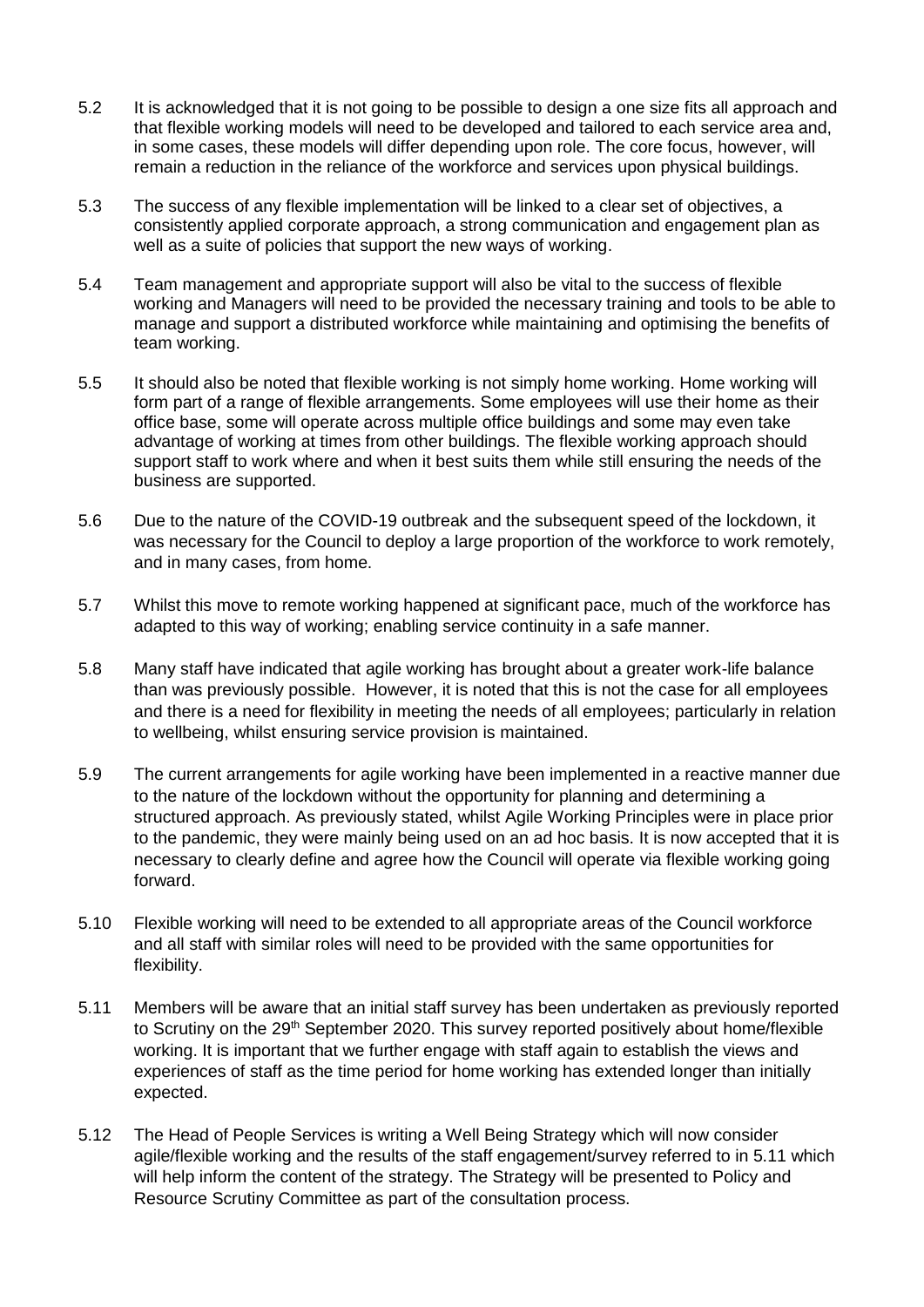- 5.13 The Flexible Working Service Group has been formally established following the previous Scrutiny and Cabinet meetings of 29/9/20 and 14/10/20 respectively. Five key workstreams have been identified along with lead officers. Initial meetings between the officers have taken place and a Project Dashboard has been developed to manage and monitor progress. This information is detailed in appendix 1.
- 5.14 At the P&R Scrutiny meeting in September, members and the trade union's raised concerns around the necessity for sufficient training to be provided to managers. It should be noted that this has not been listed as a workstream in the flexible working review. This has been identified as a Workstream in the Workforce Development Review and is instead listed as a dependency (Appendix 1). A project lead has been identified to lead on the Management Training workstream and work has commenced in sourcing training options and reviewing best practice.
- 5.15 A number of proposed categories have been identified to designate employee roles in regard to the first workstream "Define the agile working approach". The proposed categories are listed below and take account of the location and time dependencies within the Agile Working Principles:

|       | <b>Suggested</b><br><b>Category Name</b> | <b>Determining Factors</b>                                                                                                        |
|-------|------------------------------------------|-----------------------------------------------------------------------------------------------------------------------------------|
| Job A | Fixed                                    | Location dependent and time dependent<br>No choice of where to work<br>Set working hours                                          |
| Job B | <b>Flexible</b>                          | Location dependent, time independent<br>No choice over where to work but infrastructure<br>supports significant time independence |
| Job C | Mobile                                   | Location independent – may be time independent or<br>$\bullet$<br>time dependent<br>Full choice over where to work                |
| Job D | Home                                     | Location independent – may be time independent or<br>time dependent<br>May also work at other locations as required               |

# **Flexible Working Proposed Categories**

- 5.16 The categories highlighted in 5.15 cover the vast majority of possible working scenarios that the authority provides. Each job role should be able to be categorised into these roles. It should be noted that some roles may need to cross between different categories for different work tasks. Further, there may need to be future changes dependent on the role and task required at a particular time.
- 5.17 There will be a need to determine the specific equipment that will be required for each of the categories. The "Resource/Infrastructure Assessment" workstream will undertake an exercise to determine the initial requirements and cost estimates. Some of the costs will be offset with current IT peripherals and some furniture may be allocated to specific staff. Once a full audit has been carried out of the potential numbers of staff falling into each category, then a more detailed analysis can be carried out. The suggested equipment required and factors to be considered for each category are detailed below: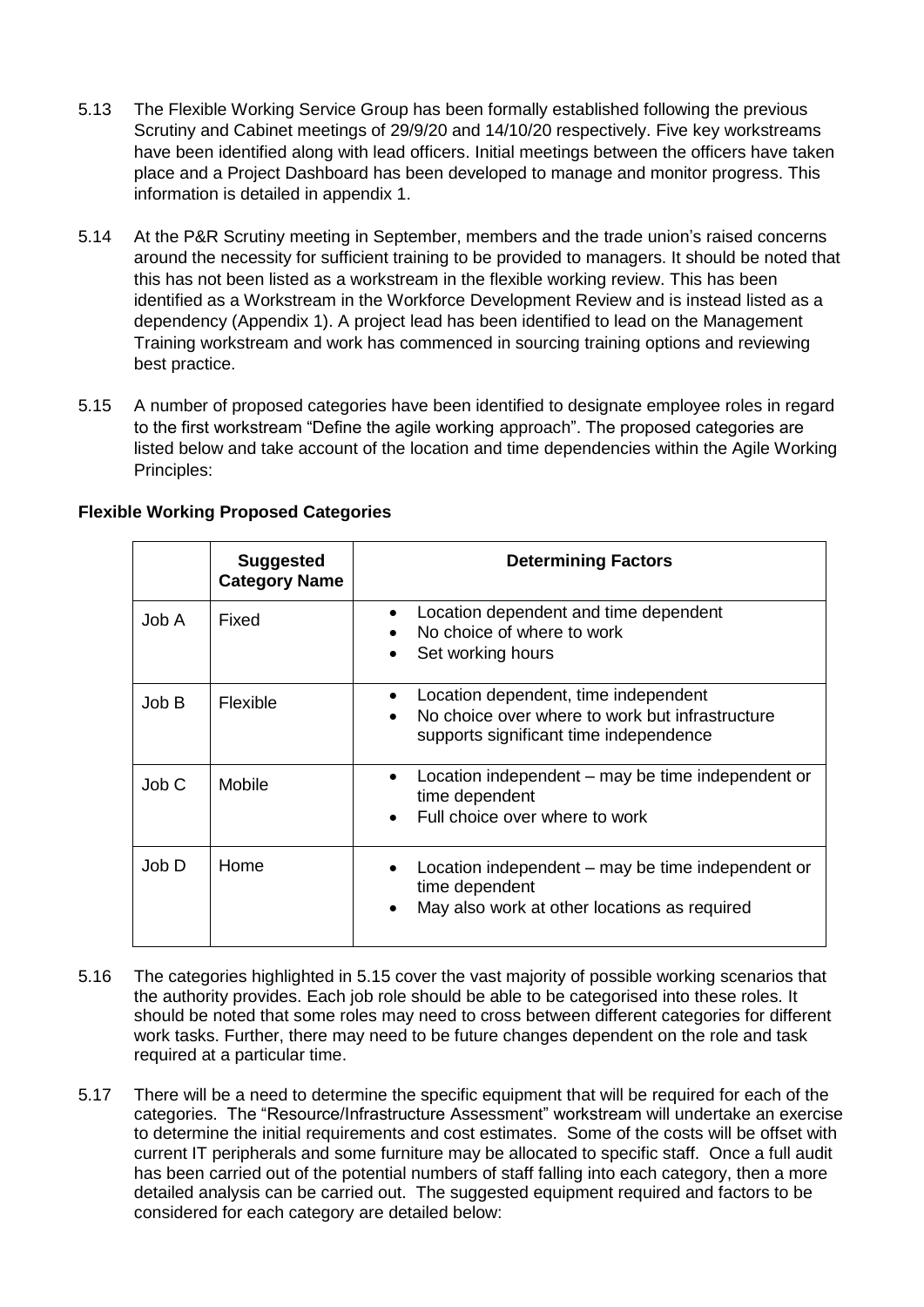## **Suggested Equipment**

| Category | <b>Equipment</b>                                                                                                                                          | <b>Factors to be considered</b>                                                                                                                                                                                                                   |
|----------|-----------------------------------------------------------------------------------------------------------------------------------------------------------|---------------------------------------------------------------------------------------------------------------------------------------------------------------------------------------------------------------------------------------------------|
| Fixed    | Current stock to be utilised                                                                                                                              |                                                                                                                                                                                                                                                   |
| Flexible | Current stock to be utilised                                                                                                                              |                                                                                                                                                                                                                                                   |
| Mobile   | Laptop with SIM (for mobile<br>access where WiFi<br>unavailable)<br>Laptop Case<br>Mobile Phone                                                           | Consideration will need to be<br>given as to whether further<br>equipment will be required -<br>some of the time may be spent<br>working from home i.e. will these<br>staff require the further<br>equipment as identified for<br>'Home' workers? |
| Home     | Laptop<br><b>Additional Screen</b><br>Screen Adapter Cable<br><b>External Keyboard</b><br><b>External Mouse</b><br>Soft Phone<br>Headset<br>Desk<br>Chair | Consideration will need to be<br>given to the requirement for<br>printing, shredding and mail<br>facilities. These could be<br>maintained at Council Offices,<br>however there may be a specific<br>requirement at service level.                 |

N.B. In addition to the above equipment, there may be a need for docking stations to be installed on those desks identified as 'hot' desks to enable Mobile staff to work at various locations. The use of "hot" desks will be in line with any health and safety guidelines.

- 5.18 It is intended that anonymised staff lists (broken down by job type) will be distributed to Heads of Service in the first instance in order that all staff can be categorised into each area. This will be the first stage of the audit process providing details of the number of roles that fall into each category. This will require Heads of Service to determine how best their services are delivered in the future. Further stages will require Heads of Service and Managers to discuss the specifics of working styles and preferences directly with staff to allow opportunity for staff to have valued input to any proposals.
- 5.19 Once this exercise has been completed, it is anticipated that a detailed cross-referencing exercise can be undertaken with IT services to ascertain IT equipment requirements. Due to the current working situation, many staff have already been provided with some IT equipment; thus the overall costs will reduce. However, it should be noted that there will need to be a refresh programme built in for the future.
- 5.20 The workstream "Policy and Procedure Review", the lead officer (Head of People Services) has identified that the core objectives are to identify and undertake a comprehensive review of all policies and procedures that will be impacted by the new agile/flexible working approach.
- 5.21 An initial review of the authority HR policies has identified eleven policies that are directly affected by agile/flexible working and a further five policies which are intrinsically linked and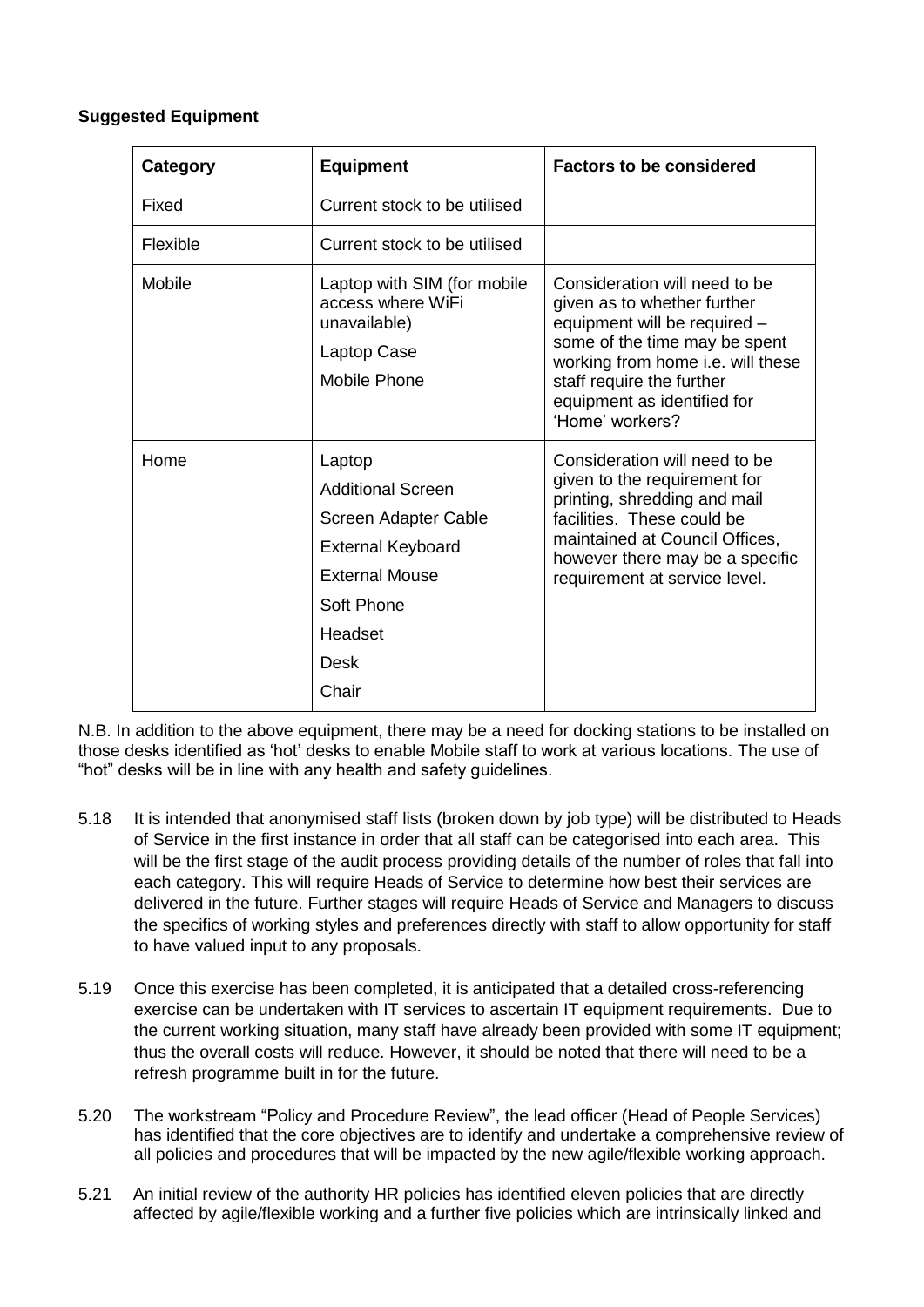will be subject to a review due to legislative changes. The Trade Unions have been informed of the policies that need to be reviewed and timescales for completion of these reviews will be agreed with them. Completion of the reviews will be dependent on the authority establishing a clearly defined approach to agile/flexible working. It is envisaged that the review of these policies will take at least 9 to 12 months to complete.

- 5.22 The "Property Portfolio and Economic Impact Assessment" has started to consider the Asset Management Strategy that is already in place which provides a clear strategy for the rationalisation and consolidation of office accommodation at the Tredomen Park complex. In scope buildings for this project have been identified on this basis and planning policy appraisals are currently ongoing to identify the redevelopment potential of each in scope building and any associated redevelopment opportunities within the area which could be unlocked by the release of sites. It should be noted that the recommendations associated with any alterations to the property portfolio will be towards the end of the review which is likely to be around the end of 2021 and will be subject to separate reports to members.
- 5.23 An assessment of the economic impact and the potential opportunities of asset disposal will be carried out on completion of the planning policy appraisals which as highlighted in 5.22 will be towards the end of 2021and further detailed reports will be provided at that time.
- 5.24 The flexible working approach aligns with the Welsh Government Transport Strategy which is currently open for consultation. A key focus is the reduction of car usage by encouraging more flexible and local/home working along with modal shift to more sustainable modes of transport where journeys are necessary. This if further supported by the Council who are looking to harness the potential of remote working by establishing serviced co-working centres throughout the county borough. To this end the Council is currently developing 2 pilot coworking centres with the support of the Valles Taskforce. In addition, the authority has already started to istall free public wifi in Blackwood and Caerphilly town centres with further plans for Newbridge, Ystrad Mynach, Bargoed, Risca and Rhymney to support residents who need to access wifi for personal and business use.
- 5.25 Members raised concerns at the September meeting about the potential impact on communities if the workforce operated in a more agile way. To consider this a "Community Impact and Future Engagement" workstream has been established. An impact assessment is underway to consider this matter. The assessment looks at research currently being undertaken as part of the Walk-in Services and Remote Access Service Reviews, as well as ongoing analysis of the economic impact on communities and potential use of multi-agency hubs. The assessment will also seek to use existing datasets on availability of transport and digital skills, in addition to the outcomes of the ongoing Caerphilly Conversation and Budget Consultation. With the Walk-in Services Review due to report in the summer 2021, the Flexible Working Review will be looking to complete the impact assessment in parallel and will share the draft assessment with Scrutiny when it is available to allow appropriate feedback to be received.

# **Conclusion**

- 5.26 When considering the way the world has adapted and changed, particularly in the light of the current pandemic, it is wholly evident that a new way of working can and should be supported to ensure that the organisation remains as flexible as possible and is able to react to any future national or global emergencies that would severely impact on service provision. The organisation may well need to turn on and off services more frequently as we continue to respond to the current pandemic.
- 5.27 Flexible working has been proven to work in Caerphilly. Services provided by the Council have not "fallen over" or ceased, in fact, it has been possible to continue to deliver many of these services without any disruption to delivery. Infact additional services such as the delivery of free school meals, buddy scheme, and Test Trace Protect have all been delivered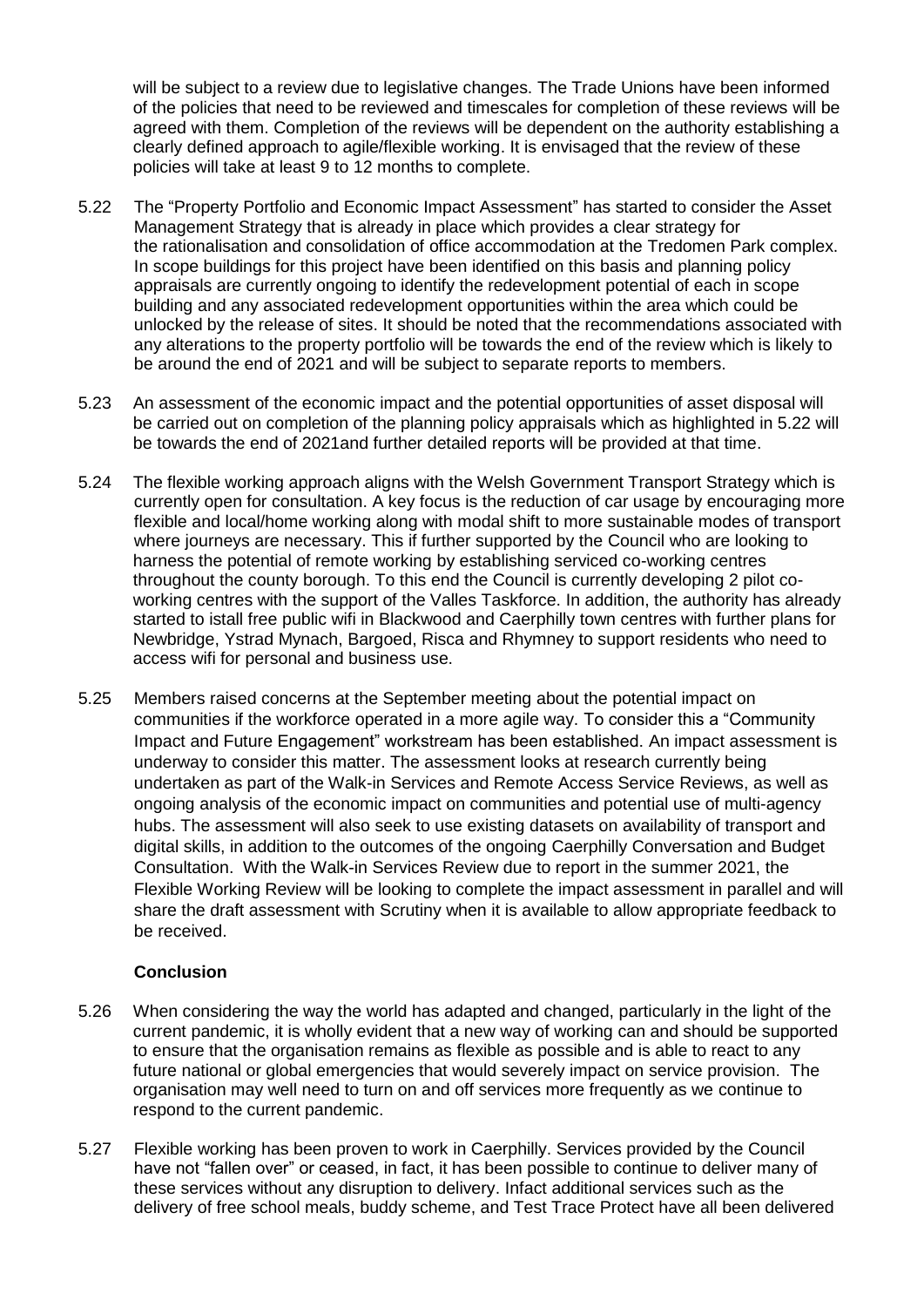in addition to normal service provision.

- 5.28 The gains made over the last few months, albeit out of necessity, cannot now be lost. Now is the time to embrace transformational change and shape an organisation that is able to meet the challenges of the  $21<sup>st</sup>$  century head on.
- 5.29 The initial work undertaken so far provides a good foundation to enable a fuller understanding of the impacts of flexible working on employees, employer and the wider community to be assessed as each workstream progresses.

## **6. ASSUMPTIONS**

6.1 There have been no assumptions made within this report.

# **7. LINKS TO RELEVANT COUNCIL POLICIES**

## 7.1 **Corporate Plan 2018-2023.**

- 7.1.1 The report links to the Council's Corporate Plan 2018-2023, and contributes to the Well-being Objectives, as follows:
- 7.1.2 Objective 1 Improve education opportunities for all Flexible working has and will continue to allow teachers to deliver lessons remotely.
- 7.1.3 Objective 2 Enabling employment Flexible working promotes more autonomy over where and when staff work, thus affording flexibility for enabling balance between work, leisure, family and caring responsibilities. This will open up more opportunities for people to apply for roles that may have previously been unsuitable due to the lack of flexibility around working hours and locations.
- 7.1.4 Objective 3 Address the supply, condition and sustainability of homes throughout the county borough and provide advice, assistance or support to help improve people's health and wellbeing – The ability to better balance the professional and personal aspects of our employees lives, combined with application of appropriate wellbeing and management support for these new ways of working should create an environment where employee health and well-being will flourish.
- 7.1.5 Objective 4 Promote a modern, integrated and sustainable transport system that increases opportunity, promotes prosperity and minimises the adverse impacts on the environment - There are clear environmental benefits realised by flexible working in terms of office/asset rationalisation and lesser journeys attributed to commuting or work based travel. This will assist in reducing the impact on the climate and improving air quality. With less cars on the road it is already evident that more people are prepared to engage in active travel.
- 7.1.6 Objective 5 Creating a county borough that supports a healthy lifestyle in accordance with the sustainable Development Principle within the Wellbeing of Future Generations (Wales) Act 2015 - Improving work life balance and reducing the need to commute utilising flexible working offers the opportunity for staff to partake in more social, sports and leisure activities and to utilise active travel options which will improve health and well-being.
- 7.1.7 Objective 6 Support citizens to remain independent and improve their well-being Flexible working when linked into a digital transformation of service delivery will assist residents to access services at the time and location that suits them helping them to remain independent.
- 7.2 There are further links to the TeamCaerphilly transformation strategy, firstly echoing the mantra - *A new "whole-authority" operating model to ensure a resilient Caerphilly County*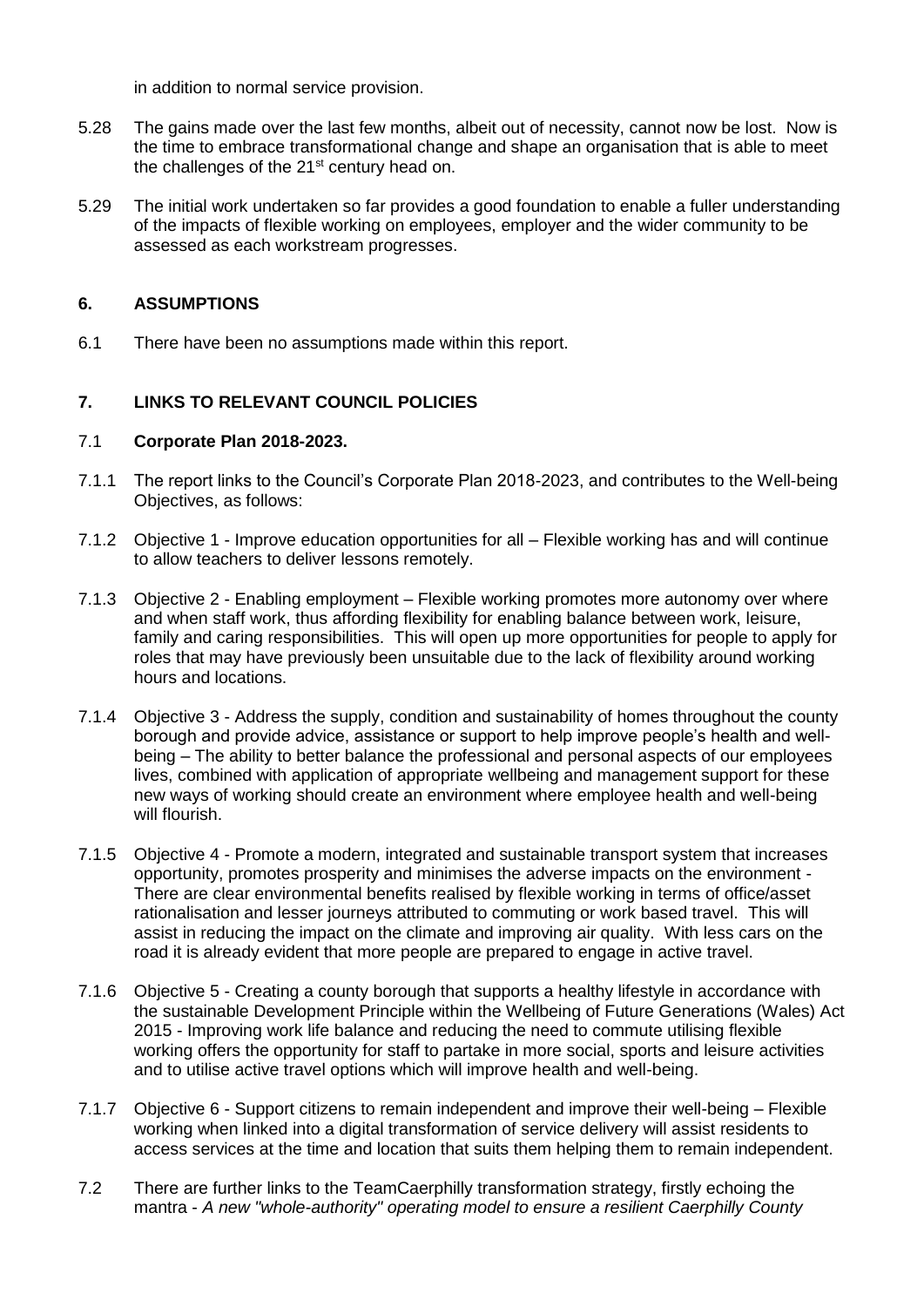*Borough for the future.*

- 7.3 Further synergies include "*We will need to move away from traditional models of service delivery, embrace change, be prepared to innovate and take well managed risks. We will also need to modernise through harnessing emerging technologies and fully engaging with our workforce and communities".*
- 7.4 The recognition of strong corporate will and clear strategy, with equal buy-in by the leadership team, is again reflected in the TeamCaerphilly transformation statement;

*"This ambitious programme of change articulates the combined vision of the Cabinet and the Corporate Leadership Team and has been developed over the last 12 months. In making this Strategy a reality, courageous political and officer leadership will be essential to ensure that we successfully deliver the outcomes that we are aiming to achieve."*

- 7.5 Furthermore, the Cabinet commitments already defined, include:
	- We will build on Caerphilly County Borough Council's reputation as an innovative, high performing local authority.
	- We will ensure we have an engaged and motivated workforce.
	- We will always strive to ensure Caerphilly County Borough Council delivers value for money in everything it does.
- 7.6 Similarly, the notion of harnessing the success of the recent transformation in view of flexible/digital working and customer interaction (equally with the corporate appetite for such) can be harmonised with the **Customer and digital strategy**; whereby the Cabinet Members foreword describes being brave / bold in approach to embracing technologies and innovation to deliver citizen centric services, including an flexible, iterative approach to our work.

# **8. WELL-BEING OF FUTURE GENERATIONS**

- 8.1 This report links directly to the Well–being goals within the Well-being of Future Generations Act (Wales) 2015:
	- A prosperous Wales
	- A resilient Wales
	- A healthier Wales
	- A more equal Wales
	- A Wales of cohesive communities
	- A globally responsible Wales
- 8.2 It is consistent in all of the five ways of working as defined within the sustainable development principle in the Act that it supports:
- 8.2.1 **Long-term –** Flexible working promotes many long-term benefits for the organisation as a whole, with both employer and employee recognising substantial improvements as outlined within the report. The introduction of flexible working will have a positive impact on future generations and primarily will offer safeguard in view of; improved business continuity, reduction in organisational and personal carbon footprint, improved work life balance and increase in wellbeing, health and happiness. Equally, the Council's customer-centric ethos will be enhanced and the needs and demands of Caerphilly's citizens best met.
- 8.2.2 **Integration –** A flexible workforce will form an integral part of the Council's overall transformation strategy and complements the suite of policies that serve to balance home and work life commitments. There current crisis has provided opportunities for the many varied services of the authority to become truly "One Council". Each service area is clearly assisting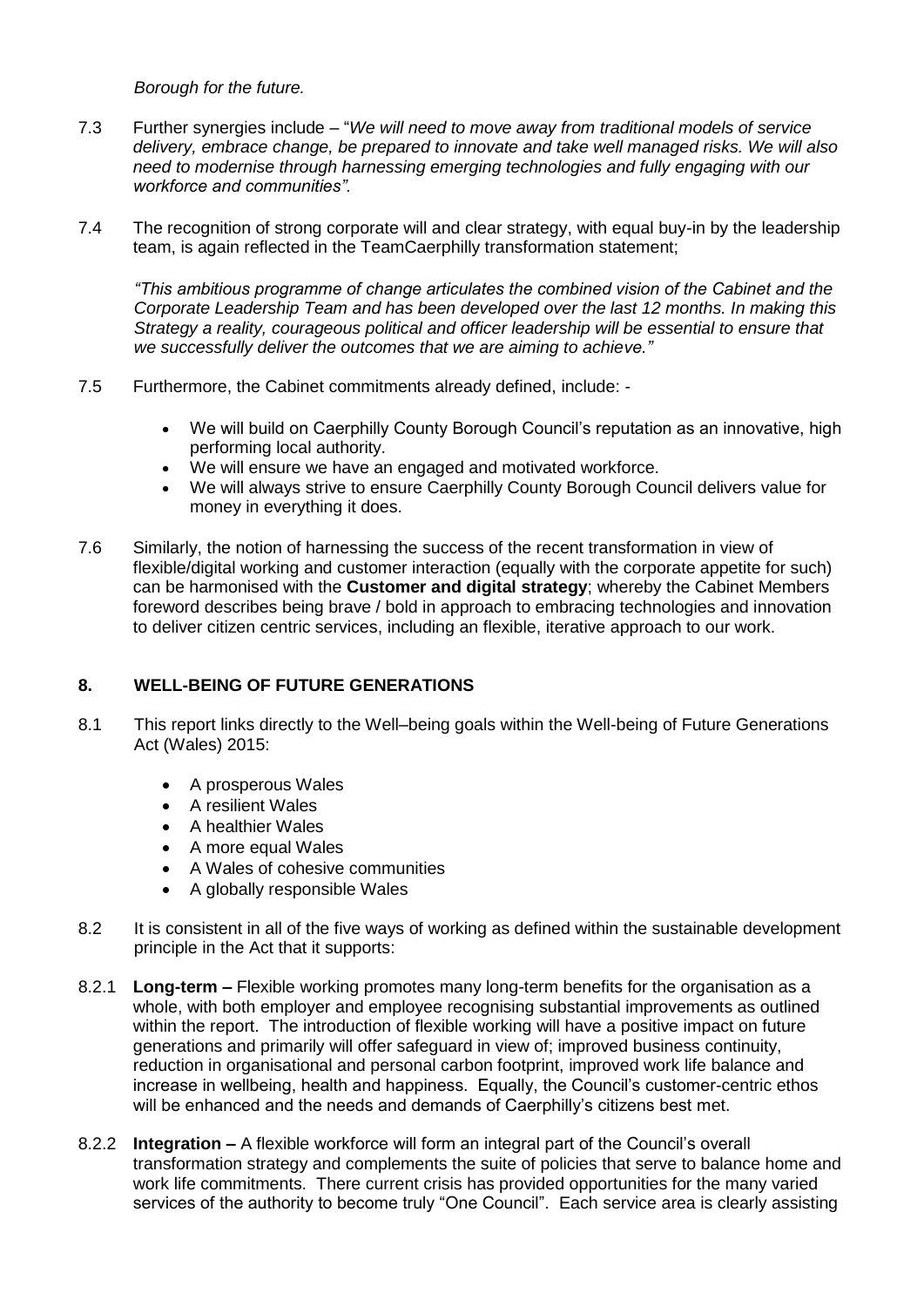others to ensure the highest priority objectives are delivered to the customer. There is clear evidence that the flexible working approach has allowed true service integration across the council, with other service sectors and primarily with its residents and customers at the heart of its approach.

- 8.2.3 **Involvement –** All staff need to be fully engaged in view of the flexible working transformation as not all roles and responsibilities are conducive to flexible working, and there will be a notable disparity between blue and white-collar workers and those that need to provide front line service delivery. There needs to be an effective communication plan to ensure the strategy behind flexible working, along with the suitability of application, is transparent to all parties. This will require the involvement of staff (staff survey already conducted) and engagement with all relevant stakeholders.
- 8.2.4 **Collaboration –** Flexible working not only brings the Council's internal departments closer together to deliver the best working model and to move to the "One Council" approach, it has also already promoted wider collaboration within the private / public sector due to the ease in which meetings and working arrangements have continued almost seamlessly with the utilisation of a digital approach.
- 8.2.5 **Prevention –** Carefully prioritised and justified budget commitment for flexible working platforms will ensure confidence in both application and investment. This will assist in ensuring service continuity, reducing the risk to service failure during any future crisis or emergency. Embracing transformation to flexible working will ensure the Council is both resilient and flexible in terms of business continuity during adverse conditions and aligns with priorities to improve the way the council operates in order to protect the environment for future generations in many aspects but particularly from an impact on the climate.

## **9. EQUALITIES IMPLICATIONS**

- 9.1 An EIA screening has been completed in accordance with the Council's Strategic Equality Plan and supplementary guidance. No potential for unlawful discrimination and/or low level or minor negative impact has been identified; therefore, a full EIA has not been carried out. The flexible working approach will allow more flexibility in where and how people undertake their roles which will assist in providing equality.
- 9.2 As work progresses EIA's will be undertaken in regard to each element of policy or change in approach as necessary to provide surety that there will be no potential for unlawful discrimination from any decisions made. Furthermore, a workforce focussed EIA and a community focussed EIA with be undertaken as outlined in the objectives of the Flexible Working Review.

#### **10. FINANCIAL IMPLICATIONS**

10.1 Moving forward there will be far reaching financial implications from this and subsequent reports. The detailed financial implications will be firmed up in the medium to longer-term as specific requirements become clearer following further discussions with Heads of Service. Further reports will be prepared for Scrutiny and Cabinet which will include detailed costings and funding proposals, along with details of where revenue budget savings will arise from the new working models.

# **11. PERSONNEL IMPLICATIONS**

11.1 There will be wide-ranging personnel implications from this and subsequent reports. There will need to be consultations undertaken with Trade Unions and staff in relation to policies, procedures and changes to working practices.